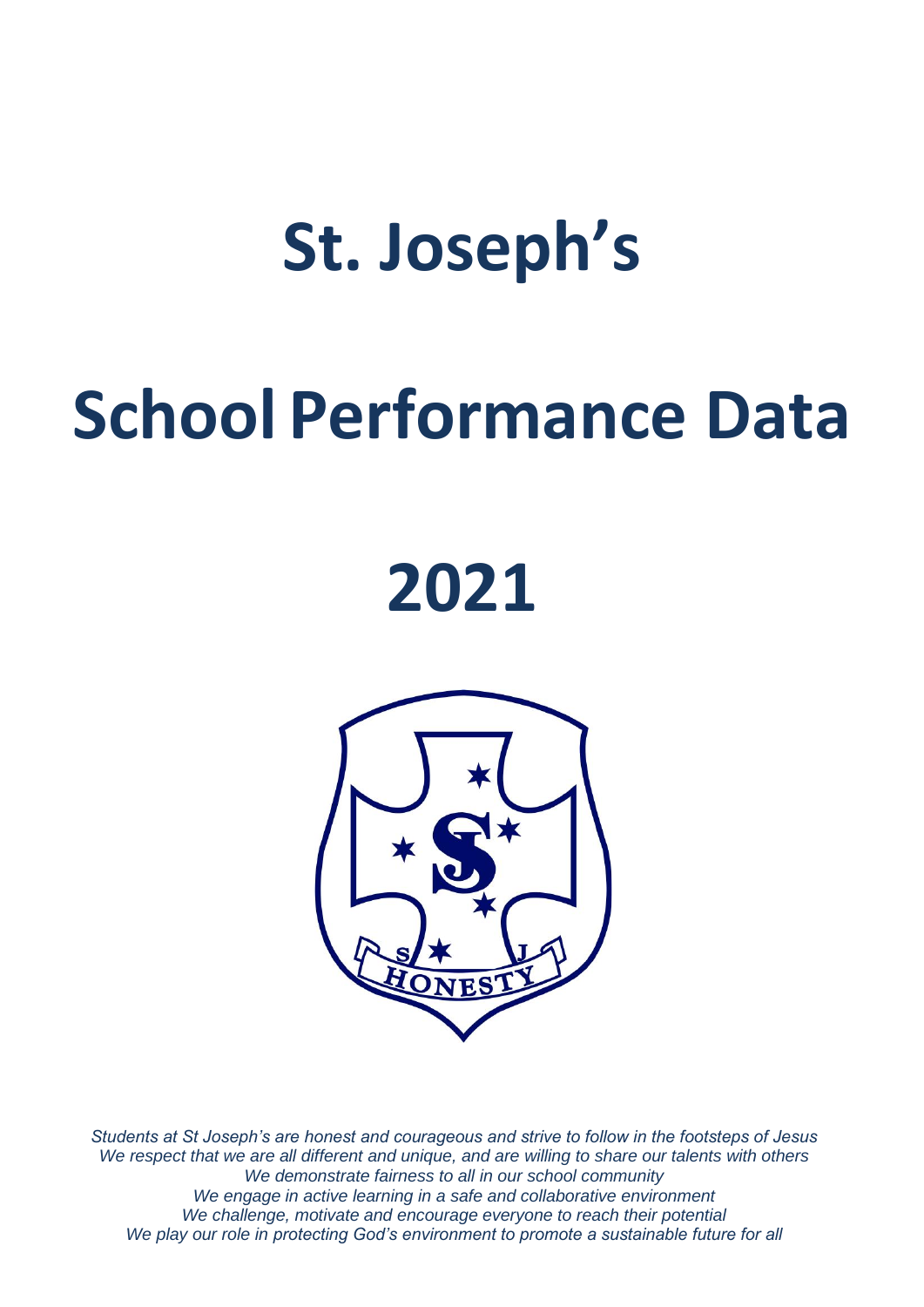#### **CONTEXTUAL INFORMATION**

St Joseph's School is a dynamic, co-educational, primary school, catering for approximately 35 students from Pre-Kindergarten to Year Six. The school's location is in the town of Southern Cross, 371 kilometres east of the state capital Perth in the Goldfields region of the Yilgarn Shire. Students at the school are predominantly from the close-knit farming, local business and mining community.

Our vision for St Joseph's is to create a welcoming Catholic community where all our students will come to grow in their relationship with Jesus Christ and reach their full potential in a supportive and engaging environment. We base our innovative curriculum on promoting student success with a strong emphasis on developing creative and critical thinking skills by building on from what the student already knows. Teaching and assessments cater for individual learning styles and there is a strong emphasis on collaboration, impacting on all staff being involved in the success of each student.

Quality teaching and learning is focused on educating for the 21st century. The school is an Office365 for Education School and hosts a 1:1 iPad program. It is a well-resourced school providing flexible learning spaces to utilise various forms of technology such as robotics, 3D printing and green screen. There are Specialist Teachers for the learning areas of Dance, Drama, Physical Education and STEM. Students in Years 3 to 6 also participate in online Chinese lessons.

A friendly, family atmosphere, which is supported by a supportive School Advisory Council and Parents and Friends Association permeates the school.

It enjoys close and cooperative relationships with the Parish. Positive relationships and interaction with other schools in the Shire of Yilgarn and the wider community is highly evident.

The school continues to strive in its service to provide quality education for country children and families, through the mission and vision of the founding religious orders – both the Presentation Sisters foundation Principal - Nano Nagle and the St Joseph's Sisters foundation Principal - St Mary MacKillop.

## **TEACHER STANDARDS AND QUALIFICATIONS**

St Joseph's has four full time and one part-time teacher, including the Leadership Team.

All teaching staff members are registered with the Teachers Registration Board of Western Australia, and all staff members hold a current Working with Children Card. Staff members who are not registered with TRBWA also have a National Police Check.

#### **Qualifications**:

Masters of Education – 1 Bachelor of Education (Primary)  $-4$ Bachelor of Education (Early Childhood) – 1 Diploma in Education – 1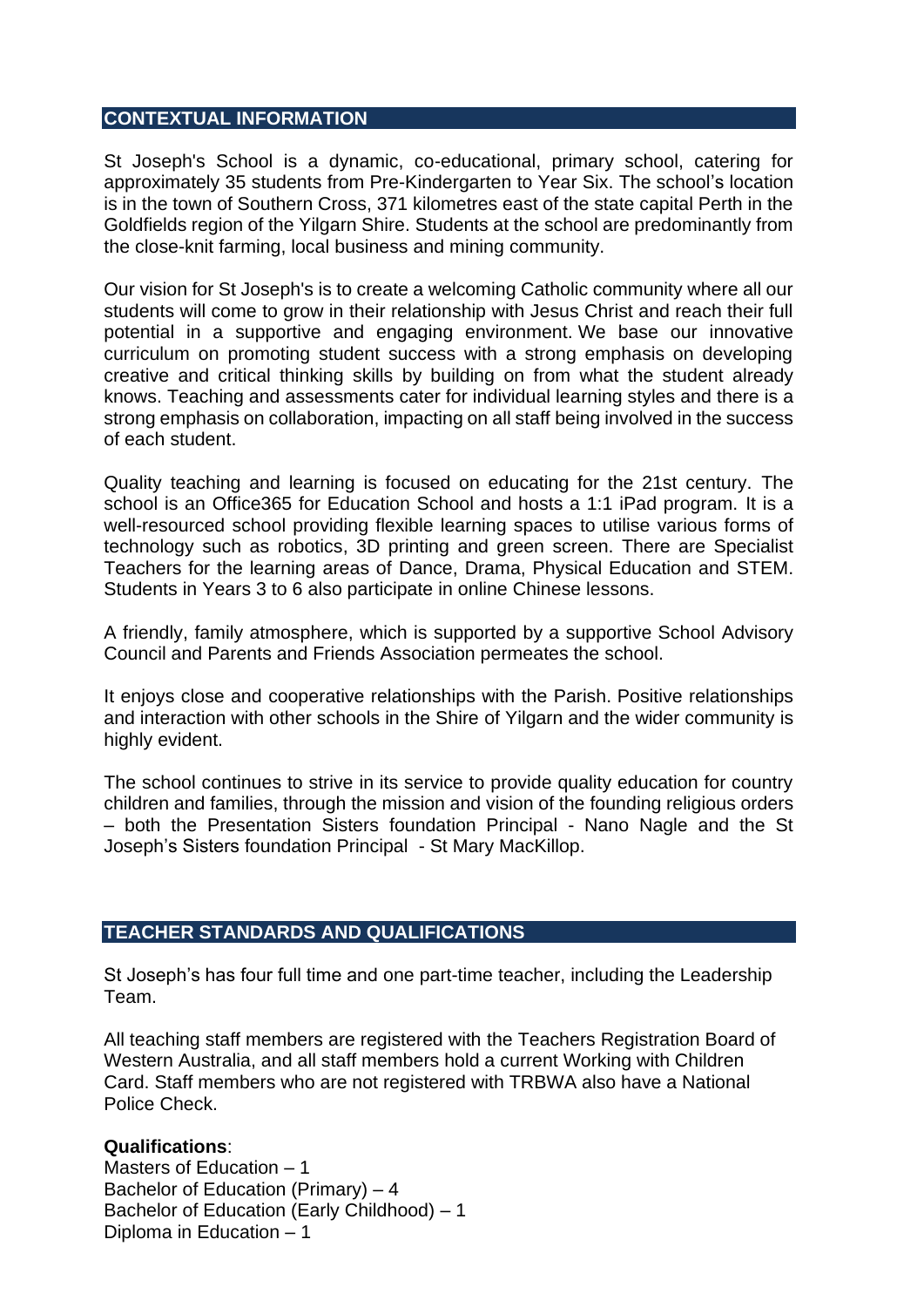# **WORKFORCE COMPOSITION**

| <b>GENDER</b> | <b>TEACHING</b> | NON-<br><b>TEACHING</b> | <b>INDIGENOUS</b> | ' TOTAL |
|---------------|-----------------|-------------------------|-------------------|---------|
| Male          |                 |                         |                   |         |
| Female        | b               |                         |                   | 1 C     |

# **STUDENTS ATTENDANCE AT SCHOOL**

Non-attendance is managed by parents advising the school of planned absences due to holidays and unplanned absences due to sickness and or family commitments. Notes are given either before the absence or on return. Unexplained absences are followed up by the Administration Team, via SEQTA SMS, phone calls, letters and parent interviews. If absences continue, the Administration Team follows the If absences continue, the Administration Team follows the CEWA Student Attendance Guidelines and/or contacts the relevant government department.

| <b>RATES OF ATTENDANCE FOR 2021</b> |        |  |  |
|-------------------------------------|--------|--|--|
| Kindergarten                        | 76.52% |  |  |
| <b>Pre Primary</b>                  | 91.94% |  |  |
| Year One                            | 92.27% |  |  |
| <b>Year Two</b>                     | 90.50% |  |  |
| <b>Year Three</b>                   | 91.67% |  |  |
| <b>Year Four</b>                    | 94.09% |  |  |
| <b>Year Five</b>                    | 81.18% |  |  |
| <b>Year Six</b>                     | 97.31% |  |  |

*Overall Attendance (compulsory schooling) = 91.28%*

## **NAPLAN INFORMATION**

In 2021, we only had Year 3 students sitting the NAPLAN

- Reading 100% students at or above the National Minimum Standard
- Grammar 100% of students at or above the National Minimum Standard
- Spelling 100% of students at or above the National Minimum Standard
- Writing 100% of students at or above the National Minimum Standard
- Numeracy 100% of students at or above the National Minimum Standard

# **PARENT, TEACHER AND STUDENT SATISFACTION**

The main form of feedback in 2021 was gathered through the School Climate Survey for parents, students and staff.

Feedback was also gathered from the from School Advisory Council, Parents and Friends Committee gatherings, student and parent surveys and class teacher/parent meetings. Staff satisfaction is gleaned through Appraisal discussions, feedback at Staff Meetings, surveys related to goal setting and achievement of school strategic planning outcomes.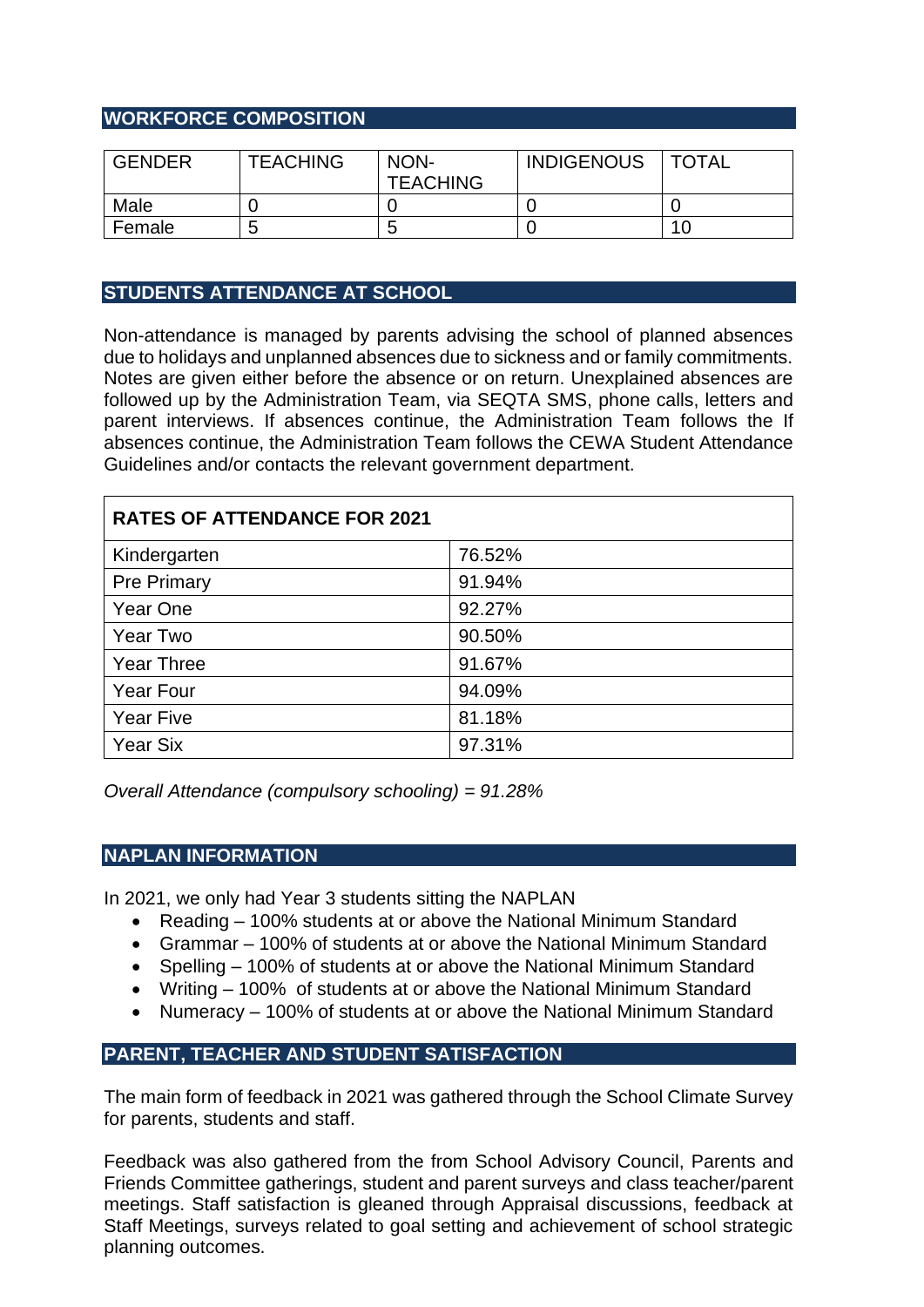Parents indicated that they were very satisfied with what the school does for their children. There is a high level of staff support and communication and they are satisfied with their child's progress and the stimulating environment provided. They also indicated that St Joseph's is a very welcoming school

The staff indicated there was a high level of job satisfaction and job efficacy and that there were high levels in all areas indicated in the climate survey.

Overall our students were very connected to our school and their peers and they indicated that there was a high level of teacher support both when seeking help, and support for their learning.

## **SCHOOL INCOME**

Information about the school's profile, financial information, an indication of students' literacy and numeracy achievements and NAPLAN performance over a number of years can be located at: [www.myschool.edu.au/](http://www.myschool.edu.au/) School income information can be located at: <https://www.myschool.edu.au/school/48947/finances>

# **POST SCHOOL DESTINATIONS**

1 student – Santa Maria College

1 student – Southern Cross District High School

# **ANNUAL SCHOOL IMPROVEMENT**

#### **Evangelisation Plan Focus**

*Provide a holistic approach to the faith formation and total development of all students and staff*

In 2021 the Evangelisation plan was revisited and updated. The Living Like Jesus character traits were further developed so that they could be incorporated more into the classroom. There was staff formation in the RE units and preparing class liturgies.

## **Aboriginal Education Plan Focus**

*There is evenidence of Aboriginal perspectives integrated across all learning areas.*

Staff used PLC meetings and PD opportunities to further extend their understanding of Aboriginal perspectives. Integration of Aboriginal Perspectives across some other learning areas occurred. attended the AEIM PD to assess where the school was. Sorry Day and NAIDOC celebrations, both with the school and wider community occurred.

## **Curriculum Plan Focus**

*Enhance classroom pedagogy and data informed practices to influence a differentiated approach to learning.*

*Enhance writing teaching practices to directly influence student writing outcomes.* PLC meetings focussed on using our data to inform practice, especially in literacy. Staff utilized the teaching points after Bright path moderation to inform feedback to students and lesson intentions. Staff had a focus on utilizing learning intentions and providing differentiated learning opportunities based on student needs.